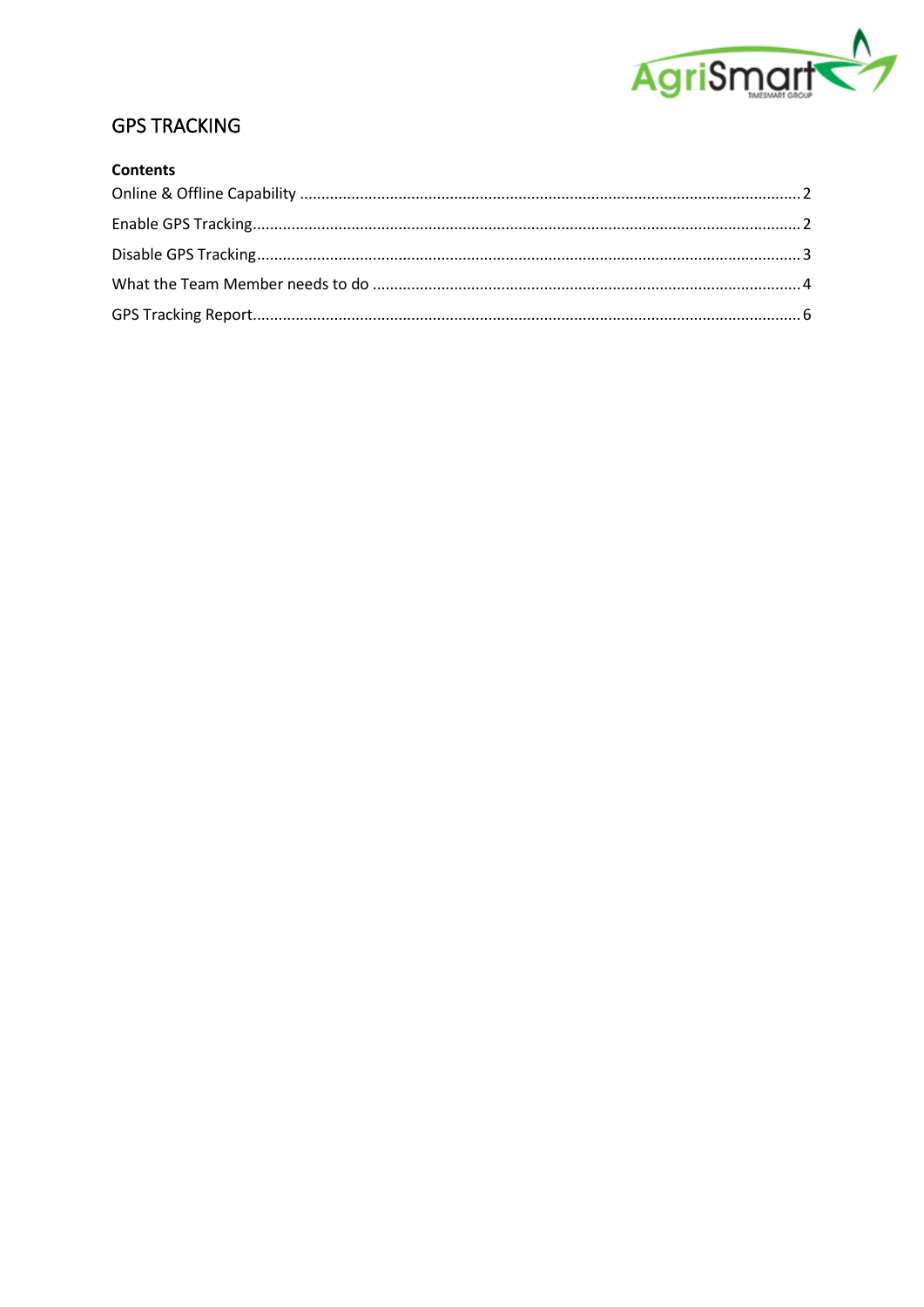#### <span id="page-1-0"></span>**Online & Offline Capability**

GPS tracking will pick up the start and end locations of the team members timesheets regardless of whether they are done online or offline. Please note, if an Android user does not have reception, their locations will not be tracked whilst offline.

### <span id="page-1-1"></span>**Enable GPS Tracking**

1. Click on *Setup:*



# The following screen will appear:

| <b>General Setup</b>                                                    | ÷                                     |
|-------------------------------------------------------------------------|---------------------------------------|
| Enable GPS Tracking:                                                    | Android & IOS App:                    |
| Enable language translator: v                                           | Multi Language:                       |
|                                                                         | Dashboard:                            |
| Use dashboard: V                                                        |                                       |
| Fnable dashboard rostered time off:                                     |                                       |
| Fnable dashboard rostered time off New:                                 | $\overline{\mathcal{L}}$              |
| Fnable dashboard annual leave :                                         | $\overline{\mathcal{L}}$              |
| Enable dashboard sick leave (New):                                      | $\overline{\mathcal{L}}$              |
| Fnable dashboard sick leave:                                            | ∩                                     |
| Enable dashboard alternate days:                                        | $\blacktriangledown$                  |
| Enable dashboard timesheets at a glance:                                | V - view by Latest Pay Period v       |
| Enable dashboard minimum wage:                                          | $\overline{\mathcal{L}}$              |
| Enable dashboard employee hours this year:                              | ∩                                     |
| Dashboard load default location:                                        | ∩                                     |
| Enable dashboard employee photos:                                       | ∩                                     |
| Fnable dashboard access levels:                                         | ∩                                     |
| Default email address for all outgoing emails : noreply@agrismart.co.nz |                                       |
|                                                                         | Region: Waikato<br>$\pmb{\mathrm{v}}$ |
|                                                                         | save                                  |

### 2. Tick *Enable GPS Tracking*, then click *Save*:

| <b>General Setup</b>                                                    |                                       |
|-------------------------------------------------------------------------|---------------------------------------|
| Enable GPS Tracking: @                                                  | Android & IOS App:                    |
| Enable language translator: V                                           | Multi Language:                       |
|                                                                         | Dashboard:                            |
| Use dashboard: V                                                        |                                       |
| Fnable dashboard rostered time off:                                     |                                       |
| Enable dashboard rostered time off New:                                 | ✔                                     |
| Fnable dashboard annual leave :                                         | $\overline{\mathcal{L}}$              |
| Enable dashboard sick leave (New):                                      | $\overline{\mathcal{L}}$              |
| Fnable dashboard sick leave:                                            | ∩                                     |
| Enable dashboard alternate days:                                        | $\blacktriangledown$                  |
| Enable dashboard timesheets at a glance:                                | V - view by Latest Pay Period v       |
| Enable dashboard minimum wage:                                          | $\overline{\mathcal{L}}$              |
| Enable dashboard employee hours this year:                              | ∩                                     |
| Dashboard load default location:                                        | ∩                                     |
| Enable dashboard employee photos:                                       | ⋒                                     |
| Fnable dashboard access levels:                                         | ∩                                     |
| Default email address for all outgoing emails : noreply@agrismart.co.nz |                                       |
|                                                                         | Region: Waikato<br>$\pmb{\mathrm{v}}$ |
|                                                                         | save                                  |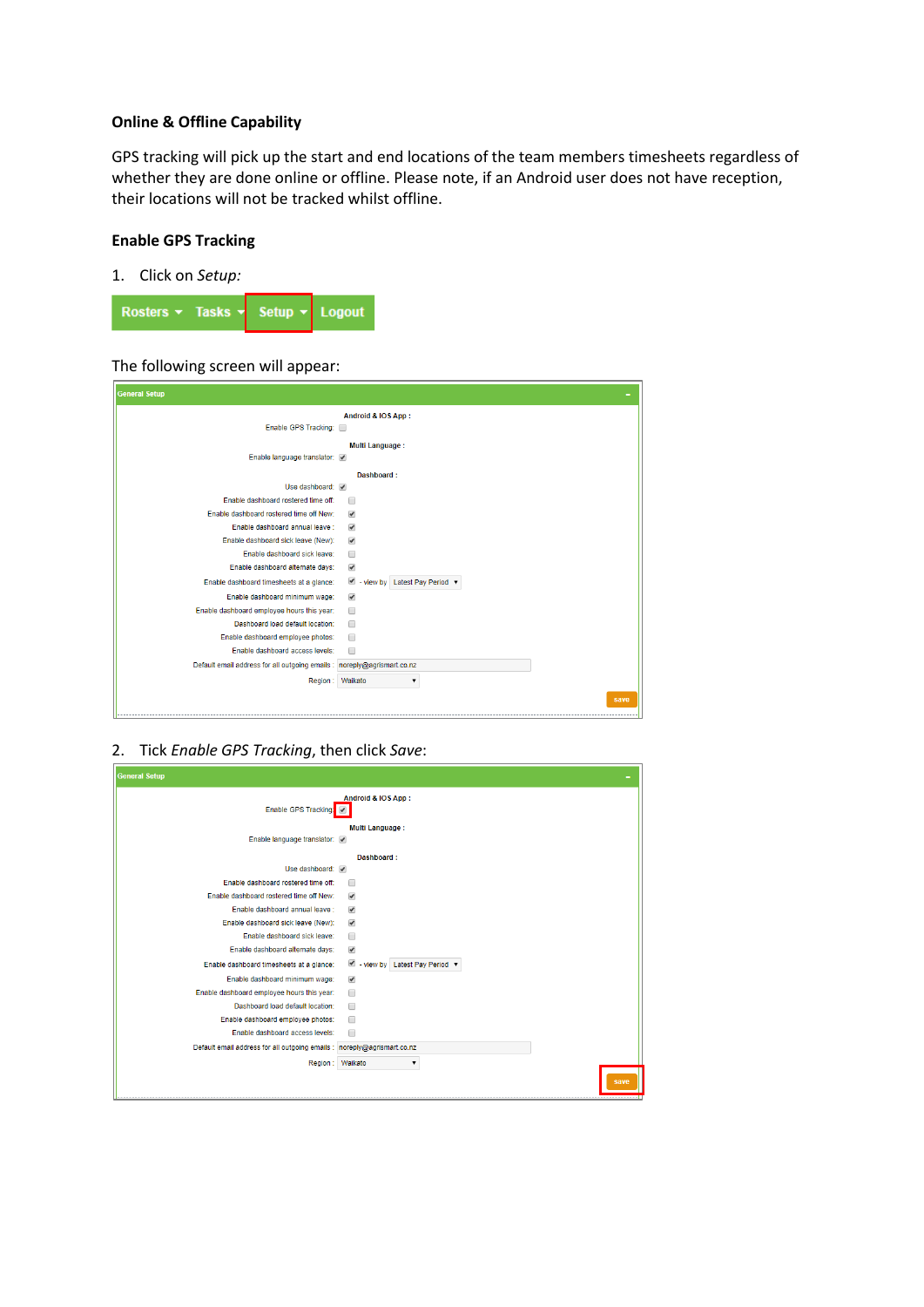# <span id="page-2-0"></span>**Disable GPS Tracking**

1. Click on *Setup:*



# The following screen will appear:

| <b>General Setup</b>                                                    |                                 |
|-------------------------------------------------------------------------|---------------------------------|
|                                                                         | Android & IOS App:              |
| Enable GPS Tracking: V                                                  |                                 |
|                                                                         | Multi Language:                 |
| Enable language translator:                                             |                                 |
|                                                                         | Dashboard:                      |
| Use dashboard: V                                                        |                                 |
| Enable dashboard rostered time off:                                     | ∩                               |
| Fnable dashboard rostered time off New:                                 | $\overline{\mathcal{L}}$        |
| Fnable dashboard annual leave :                                         | $\overline{\mathcal{L}}$        |
| Enable dashboard sick leave (New):                                      | $\overline{\mathcal{L}}$        |
| Fnable dashboard sick leave:                                            | ∩                               |
| Enable dashboard alternate days:                                        | $\overline{\mathcal{L}}$        |
| Enable dashboard timesheets at a glance:                                | V - view by Latest Pay Period v |
| Enable dashboard minimum wage:                                          | $\overline{\mathcal{L}}$        |
| Enable dashboard employee hours this year:                              | $\Box$                          |
| Dashboard load default location:                                        | ∩                               |
| Enable dashboard employee photos:<br>Fnable dashboard access levels:    | $\Box$                          |
|                                                                         | ∩                               |
| Default email address for all outgoing emails : noreply@agrismart.co.nz |                                 |
|                                                                         | Region: Waikato<br>▼            |
|                                                                         | save                            |

# 2. Untick *Enable GPS Tracking*, then click *Save*

| <b>General Setup</b>                                                    |                                 |
|-------------------------------------------------------------------------|---------------------------------|
|                                                                         | Android & IOS App:              |
| Enable GPS Tracking:                                                    |                                 |
|                                                                         | Multi Language:                 |
| Enable language translator: V                                           |                                 |
|                                                                         | Dashboard:                      |
| Use dashboard: V                                                        |                                 |
| Fnable dashboard rostered time off:                                     | ∩                               |
| Fnable dashboard rostered time off New:                                 | ✓                               |
| Enable dashboard annual leave :                                         | ✓                               |
| Enable dashboard sick leave (New):                                      | $\overline{\mathcal{L}}$        |
| Fnable dashboard sick leave:                                            | ∩                               |
| Enable dashboard alternate days:                                        | $\overline{\mathcal{L}}$        |
| Enable dashboard timesheets at a glance:                                | V - view by Latest Pay Period v |
| Enable dashboard minimum wage:                                          | $\overline{\mathcal{L}}$        |
| Enable dashboard employee hours this year:                              | ∩                               |
| Dashboard load default location:                                        | ∩                               |
| Enable dashboard employee photos:                                       | ∩                               |
| Fnable dashboard access levels:                                         | ∩                               |
| Default email address for all outgoing emails : noreply@agrismart.co.nz |                                 |
|                                                                         | Region: Waikato<br>▼            |
|                                                                         | save                            |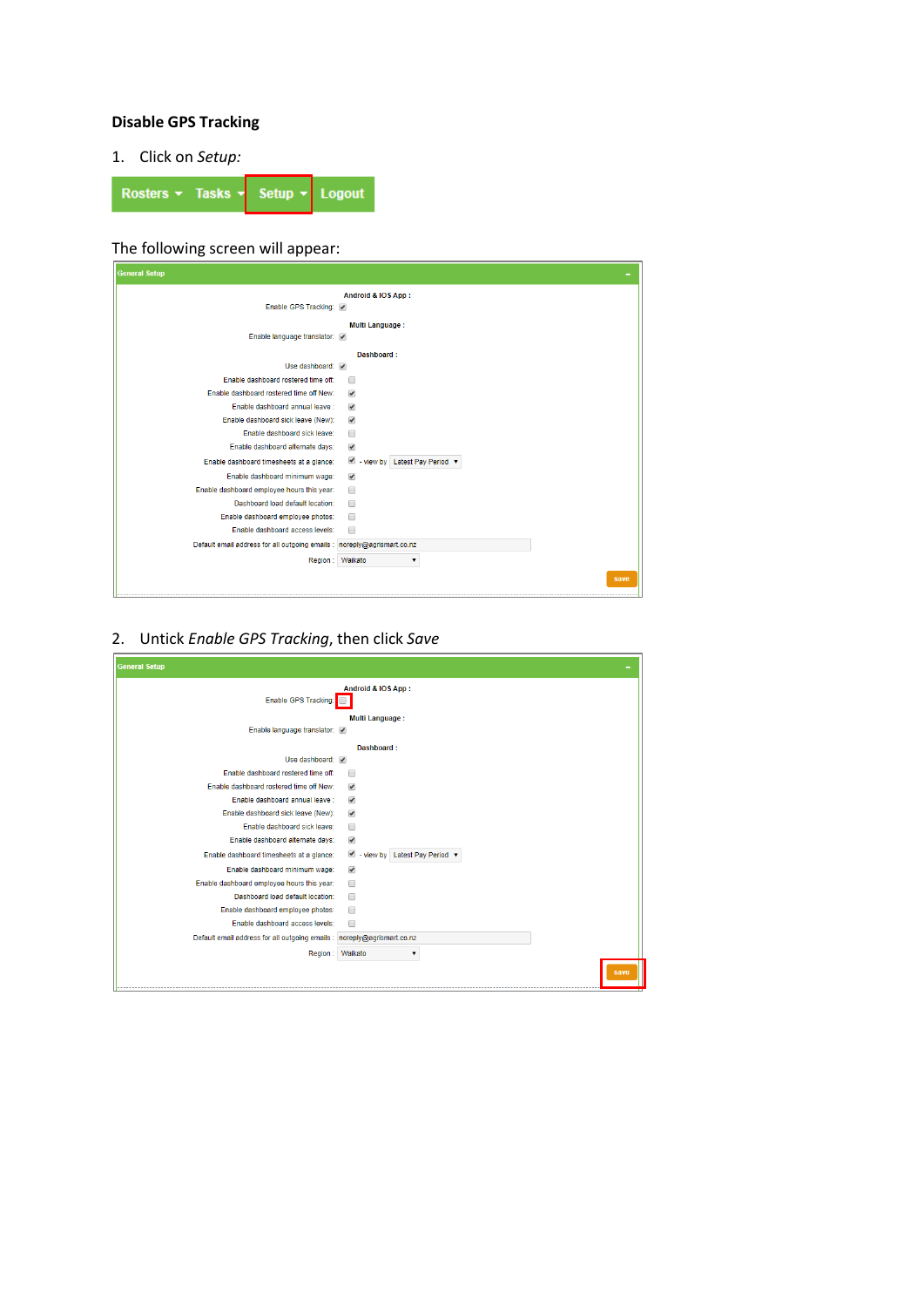#### <span id="page-3-0"></span>**What the Team Member needs to do**

1. Log into the app and bring up the *Add Timesheet* screen by clicking on the green plus icon: *NB: GPS tracking will only work for the current day* 

| 11:11<br><br>search | 副金庫              |       |   |  |
|---------------------|------------------|-------|---|--|
| $<$ Back            | <b>Dashboard</b> |       | Ô |  |
| My Hours            |                  | $\Xi$ |   |  |
| Rosters             |                  | 雦     |   |  |
| Tasks               |                  | ′≘    |   |  |
| Payslips            |                  | €     |   |  |
| Confirm Hours       |                  |       |   |  |
| Settings            |                  | ٠     |   |  |
| Logout              |                  | ∍     |   |  |
|                     |                  |       |   |  |

# 2. Select the applicable *Activity*:



### 3. Press *Start,* then *OK:*

### *NB: This needs to be done as soon as the team member gets to work and is on the clock*

| $3:31 +$                                  | $\mathbf{m} \otimes \mathbf{m}$ | $3:31 +$          |                                               | $\mathbf{m} \in \mathbb{R}$ |
|-------------------------------------------|---------------------------------|-------------------|-----------------------------------------------|-----------------------------|
| <b>くDashboard</b><br><b>Add Timesheet</b> | Û<br>l a l                      | <b>くDashboard</b> | <b>Add Timesheet</b>                          | ليا                         |
| Click to view the added entries           |                                 |                   | Click to view the added entries               |                             |
| <b>Add Timesheet Entry</b>                |                                 |                   | <b>Add Timesheet Entry</b>                    |                             |
| Thursday March 19, 2020                   |                                 |                   | Thursday March 19, 2020                       | E                           |
| Activity                                  |                                 |                   | Activity                                      |                             |
| <b>GEN - General Farm Work</b>            |                                 |                   | <b>GEN - General Farm Work</b>                |                             |
| Comment                                   |                                 |                   | Comment                                       |                             |
| Comment                                   |                                 |                   | Comment                                       |                             |
| Start Time (24hr format)<br>15:31         | <b>Start</b>                    |                   | Alert<br><b>Start Time Added Successfully</b> |                             |
| End Time (24hr format)                    | <b>Stop</b>                     |                   | OK                                            | <b>Stop</b>                 |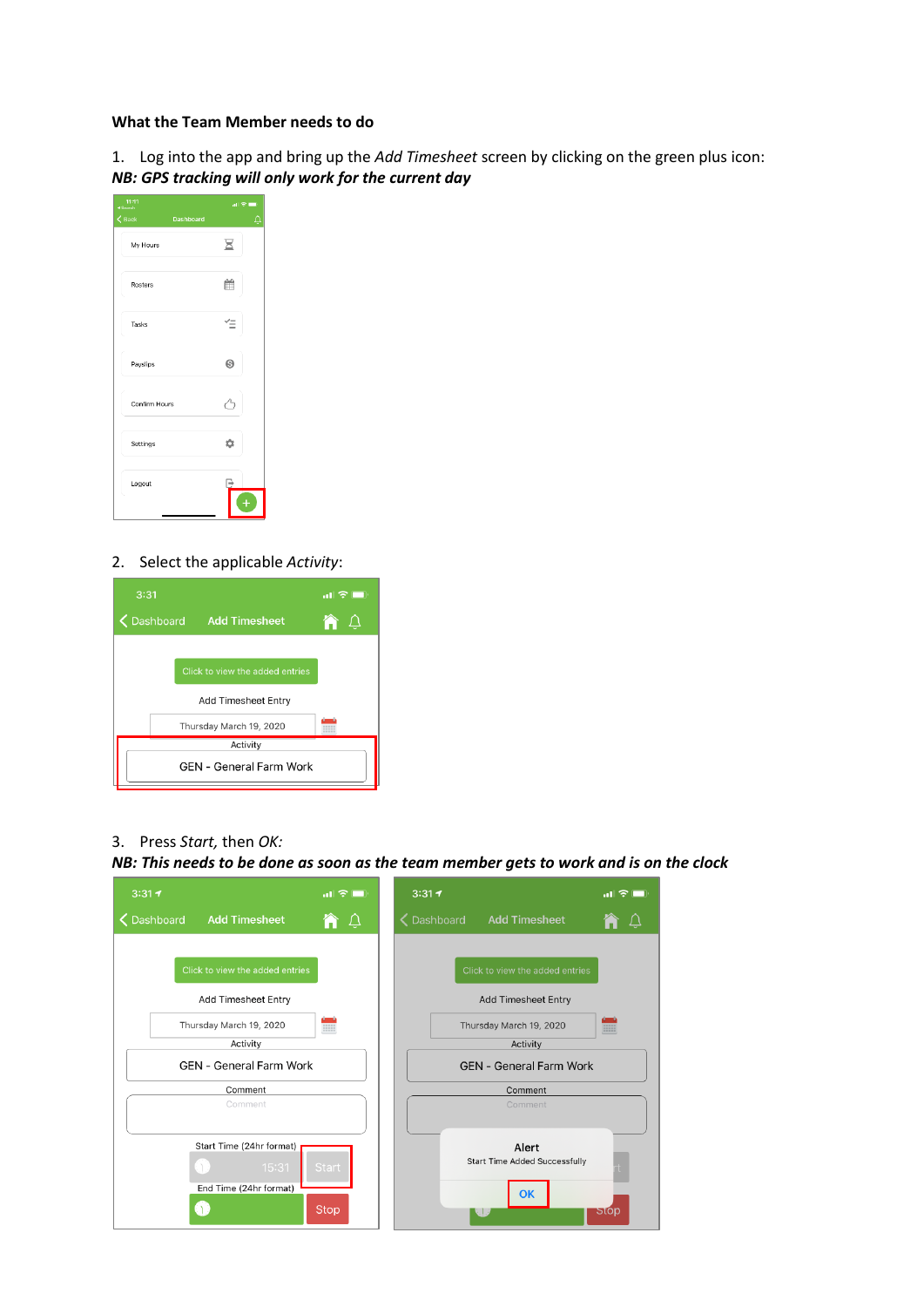4. When the team member finishes for the day/goes on a break, go back into the app and press *Stop,* then *OK*:

| 3:317     |                                 | $\overline{\mathbf{m}}$ $\mathbf{\hat{z}}$ | 3:347              |                                     | 승 (         |
|-----------|---------------------------------|--------------------------------------------|--------------------|-------------------------------------|-------------|
| Dashboard | <b>Add Timesheet</b>            | ਾਹੋ<br>Ħ                                   | <b>◇ Dashboard</b> | <b>Add Timesheet</b>                |             |
|           | Click to view the added entries |                                            |                    | Click to view the added entries     |             |
|           | Add Timesheet Entry             |                                            |                    | <b>Add Timesheet Entry</b>          |             |
|           | Thursday March 19, 2020         | m                                          |                    | Thursday March 19, 2020             | EH          |
|           | Activity                        |                                            |                    | Activity                            |             |
|           | <b>GEN - General Farm Work</b>  |                                            |                    | <b>GEN - General Farm Work</b>      |             |
|           | Comment                         |                                            |                    | Comment                             |             |
|           | Comment                         |                                            |                    | Comment                             |             |
|           | Start Time (24hr format)        |                                            |                    | Alert                               |             |
|           | 15:31                           | <b>Start</b>                               |                    | <b>Timesheet Added Successfully</b> |             |
|           | End Time (24hr format)          | <b>Stop</b>                                |                    | OK                                  | <b>Stop</b> |

5. You will then be able to view their *Start* and *Stop* location(s) via the GPS Tracking Report (more on this below)

*Please note: If the team member does not use the Start/Stop function on the app, GPS tracking will not work. The team member however, can still enter in their time for the day as normal. The only difference will be that the location of the team member when the time was entered will not be recorded.*